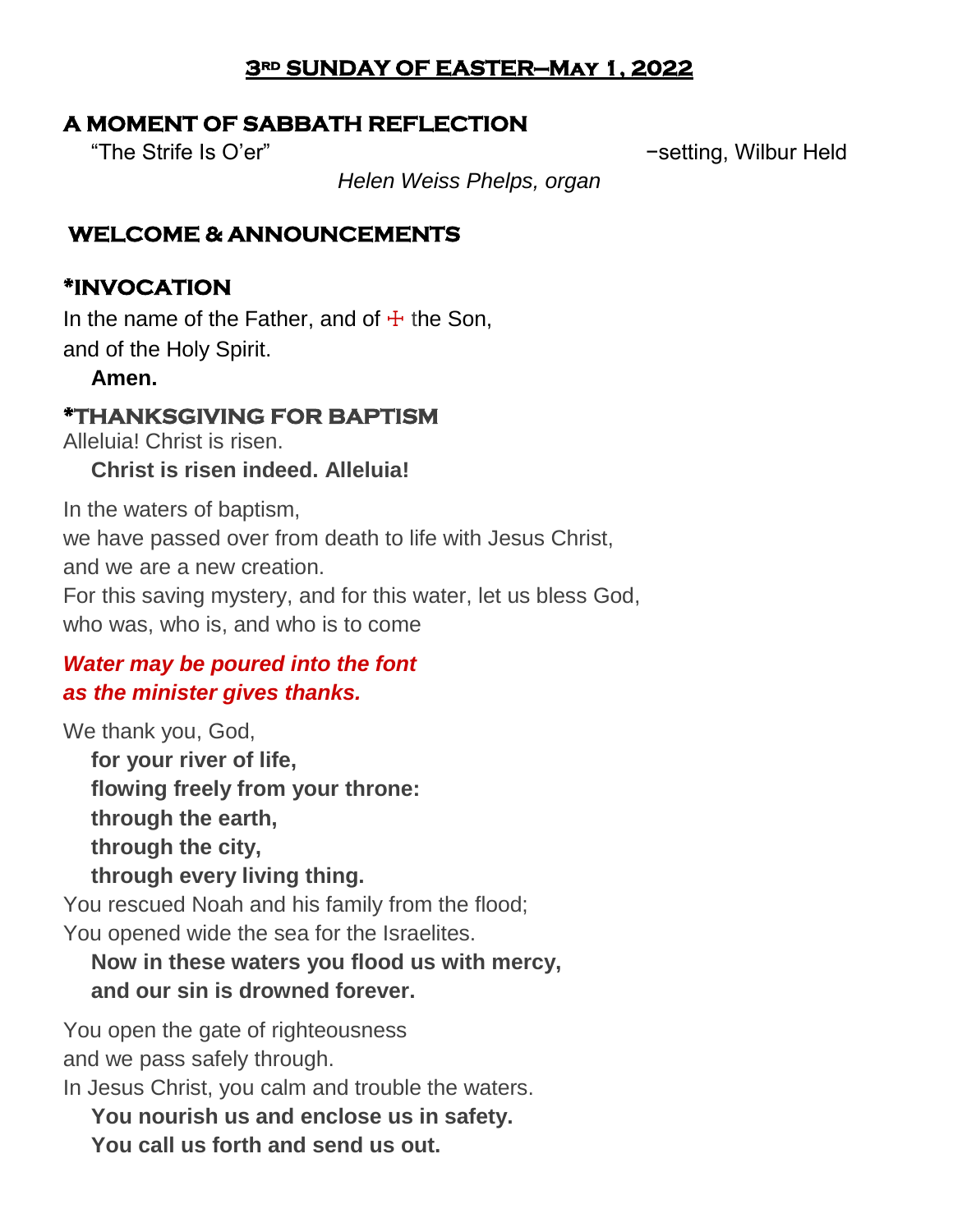## **In lush and barren places, you are with us. You have become our salvation.**

Now breathe upon this water and awaken your church once more. Claim us again as your beloved and holy people. Quench our thirst; cleanse our hearts; wipe away every tear. **To you, our Beginning and our End,**

**our Shepherd and Lamb, be honor, glory, praise, and thanksgiving, now and forever. Amen.**

# **\*GATHERING HYMN**

"The Strife Is O'er, the Battle Done" ELW # 366; *stanzas 1, 3, 5* Text: *Symphonia Sirenum*, Köln, 1695; tr. Francis Pott, 1832-1909. Public Domain

# **Alleluia, alleluia, alleluia!**

*1*

**The strife is o'er, the battle done; now is the victor's triumph won! Now be the song of praise begun. Alleluia!**

*3*

**The three sad days have quickly sped, Christ rises glorious from the dead. All glory to our risen head! Alleluia!**

*5*

**Lord, by the stripes that wounded you, from death's sting free your servants too, that we may live and sing to you. Alleluia!**

**Alleluia, alleluia, alleluia!**

# **\*GREETING**

The grace of our Lord Jesus Christ, the love of God, and the communion of the Holy Spirit be with you all.

**And also with you.**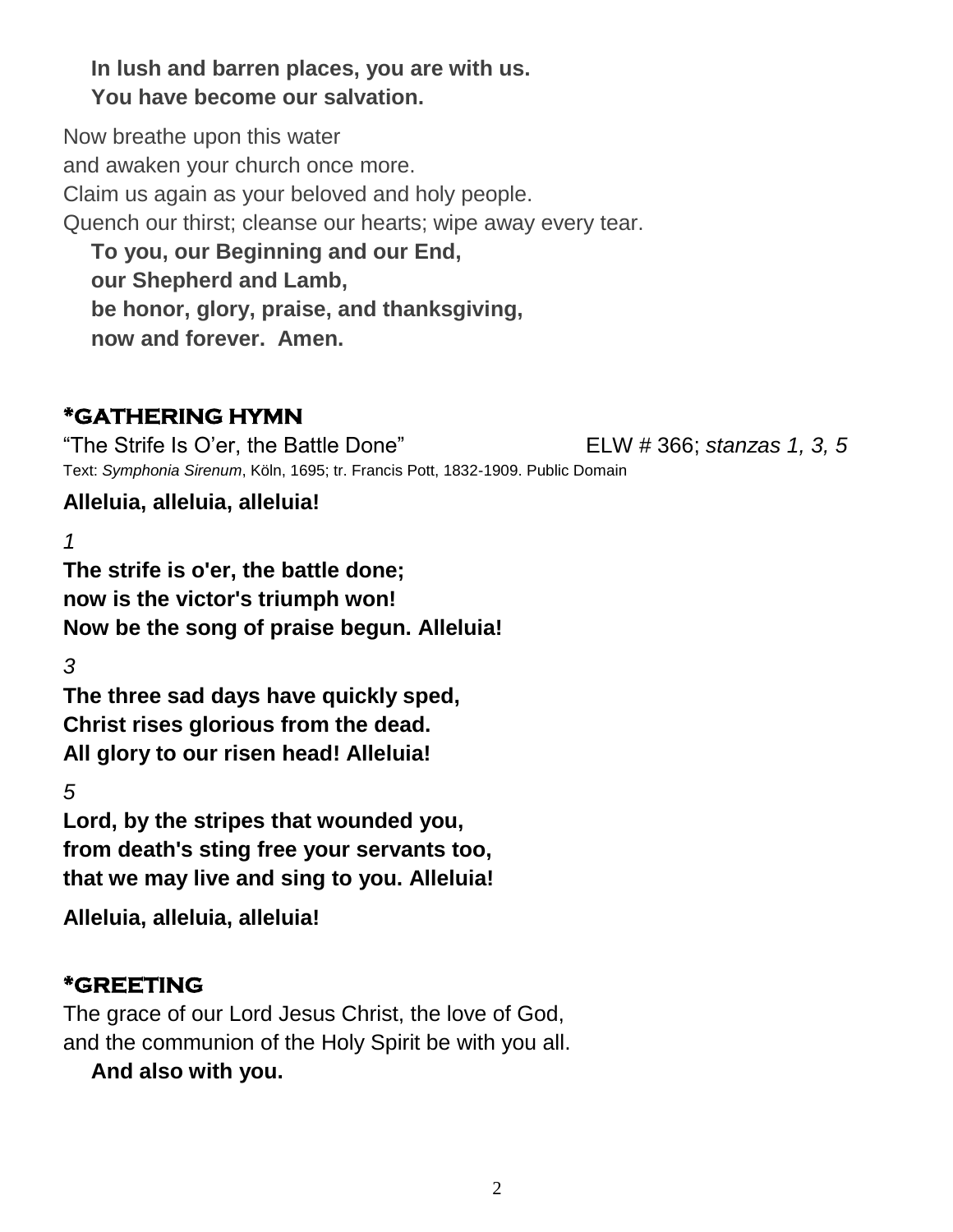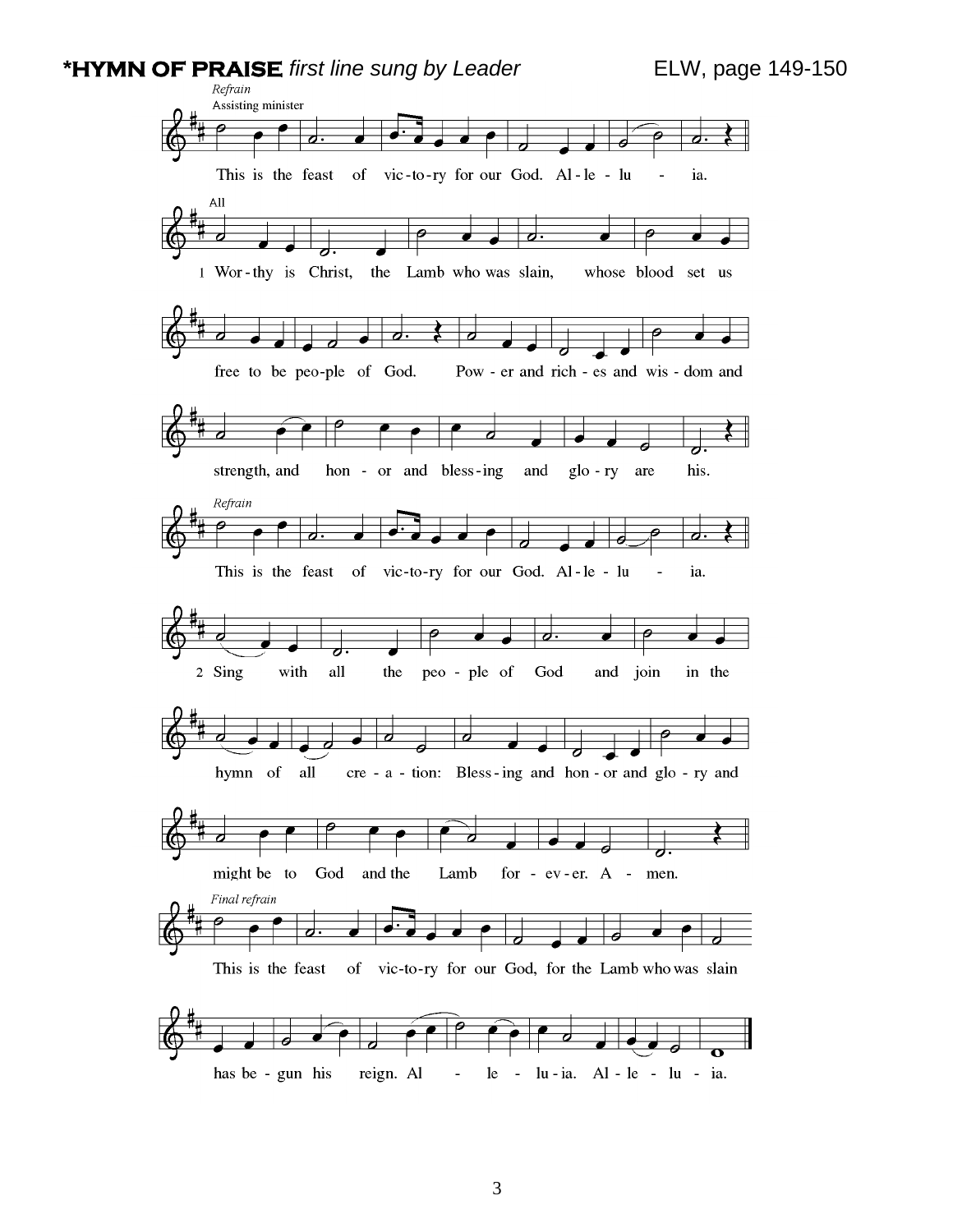## **\*PRAYER OF THE DAY**

The Lord be with you.

**And also with you.**

Let us pray. Eternal and all-merciful God,

**with all the angels and all the saints we laud your majesty and might. By the resurrection of your Son, show yourself to us and inspire us to follow Jesus Christ, our Savior and Lord, who lives and reigns with you and the Holy Spirit, one God, now and forever. Amen.**

## **READING: Revelation 5:11-14**

<sup>11</sup>Then I looked, and I heard the voice of many angels surrounding the throne and the living creatures and the elders; they numbered myriads of myriads and thousands of thousands,  $12$  singing with full voice,

"Worthy is the Lamb that was slaughtered

to receive power and wealth and wisdom and might

and honor and glory and blessing!"

 $13$ Then I heard every creature in heaven and on earth and under the earth and in the sea, and all that is in them, singing,

"To the one seated on the throne and to the Lamb

be blessing and honor and glory and might

forever and ever!"

<sup>14</sup>And the four living creatures said, "Amen!" And the elders fell down and worshiped.

Word of God, word of life.

**Thanks be to God.**

# **\*EASTER HYMN**

"Thine is the Glory" ELW # 376 Text: Edmond Budry, 1854-1932; tr. R. Birch Hoyle, 1875-1939; Public Domain

**Thine is the glory, risen, conqu'ring Son; endless is the vict'ry thou o'er death hast won!**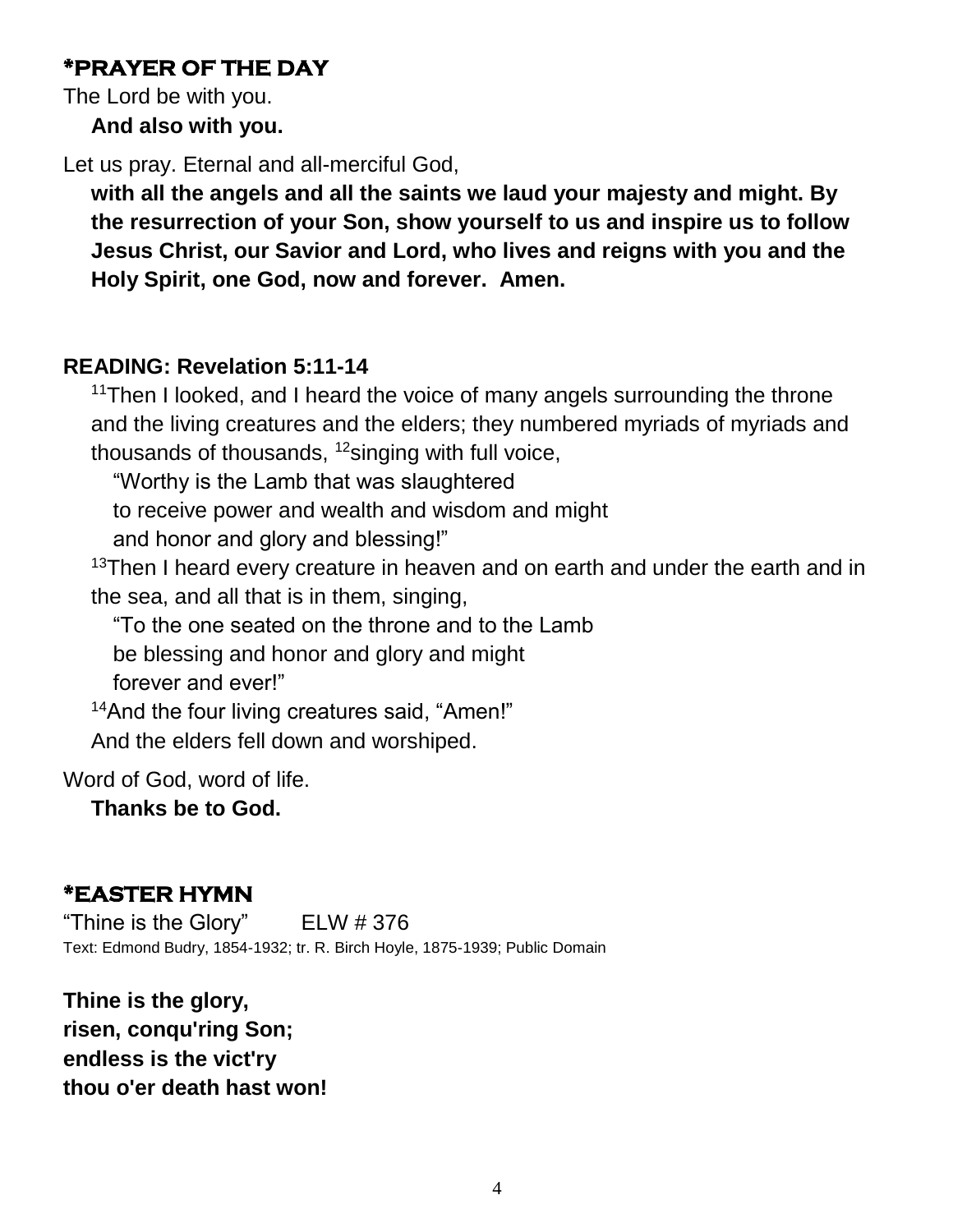**Angels in bright raiment rolled the stone away, kept the folded grave-clothes where thy body lay.**

**Thine is the glory, risen, conqu'ring Son; endless is the vict'ry thou o'er death hast won!**

**Lo, Jesus meets thee, risen from the tomb! Lovingly he greets thee, scatters fear and gloom;**

**Let his church with gladness hymns of triumph sing, for the Lord now liveth; death hath lost its sting!** 

**Thine is the glory, risen, conqu'ring Son; endless is the vict'ry thou o'er death hast won!**

**No more we doubt thee, glorious Prince of life; life is naught without thee; aid us in our strife;**

**Make us more than conqu'rors, through thy deathless love; bring us safe through Jordan to thy home above.** 

**Thine is the glory, risen, conqu'ring Son; endless is the vict'ry thou o'er death hast won!**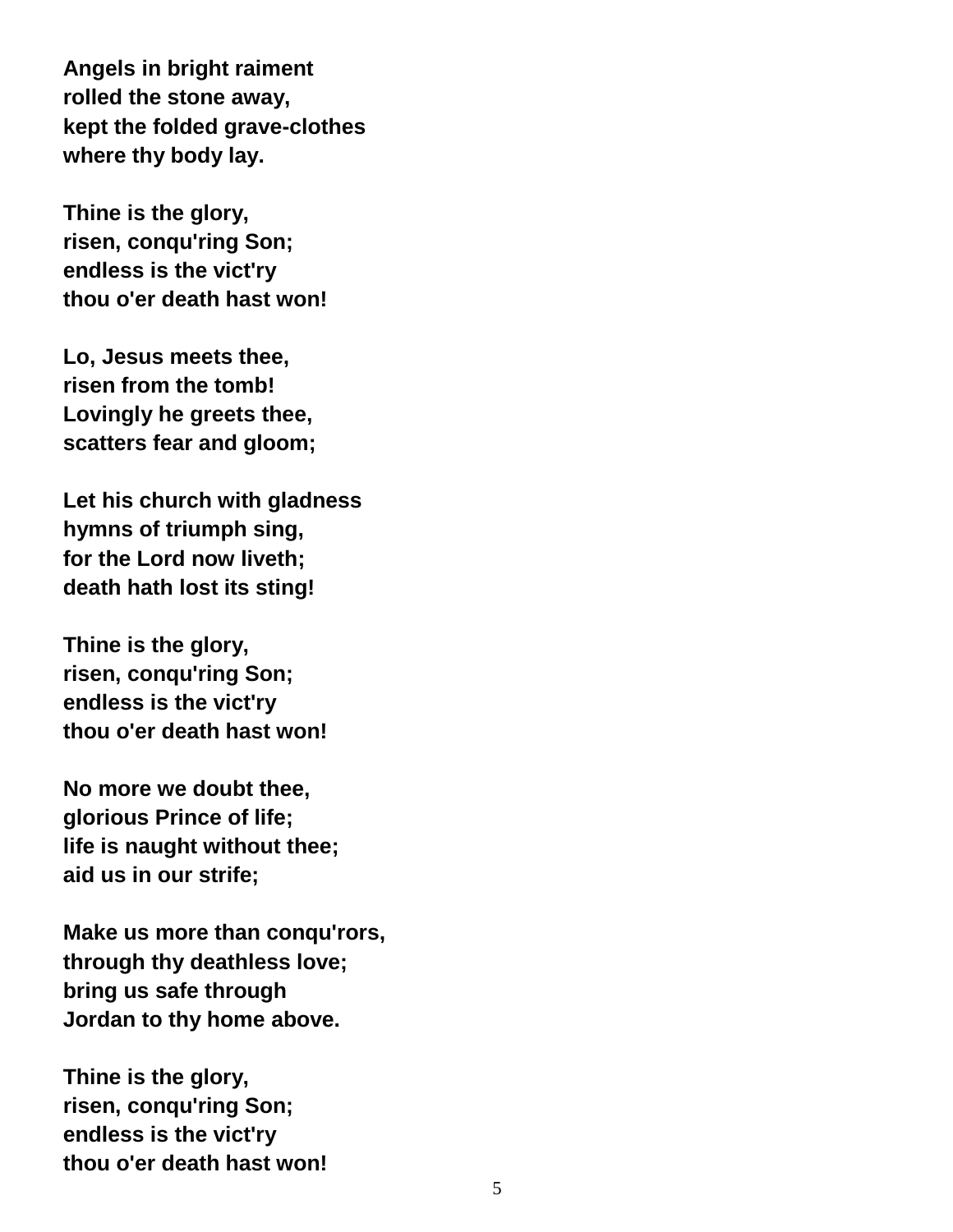#### **TEACHING MOMENT**

#### **\*GOSPEL John 21:1-19**

The holy gospel according to St. John, the 21<sup>st</sup> chapter.



<sup>1</sup> After [he appeared to his followers in Jerusalem,] Jesus showed himself again to the disciples by the Sea of Tiberias; and he showed himself in this way. <sup>2</sup>Gathered there together were Simon Peter. Thomas called the Twin. Nathanael of Cana in Galilee, the sons of Zebedee, and two others of his disciples. <sup>3</sup>Simon Peter said to them, "I am going fishing." They said to him, "We will go with you." They went out and got into the boat, but that night they caught nothing.

<sup>4</sup>Just after daybreak, Jesus stood on the beach; but the disciples did not know that it was Jesus. <sup>5</sup>Jesus said to them, "Children, you have no fish, have you?" They answered him, "No." <sup>6</sup>He said to them, "Cast the net to the right side of the boat, and you will find some." So they cast it, and now they were not able to haul it in because there were so many fish. <sup>7</sup>That disciple whom Jesus loved said to Peter, "It is the Lord!" When Simon Peter heard that it was the Lord, he put on some clothes, for he was naked, and jumped into the sea. <sup>8</sup>But the other disciples came in the boat, dragging the net full of fish, for they were not far from the land, only about a hundred yards off.

<sup>9</sup>When they had gone ashore, they saw a charcoal fire there, with fish on it, and bread. <sup>10</sup> Jesus said to them, "Bring some of the fish that you have just caught." <sup>11</sup>So Simon Peter went aboard and hauled the net ashore, full of large fish, a hundred fifty-three of them; and though there were so many, the net was not torn. <sup>12</sup>Jesus said to them, "Come and have breakfast." Now none of the disciples dared to ask him, "Who are you?" because they knew it was the Lord. <sup>13</sup>Jesus came and took the bread and gave it to them, and did the same with the fish. <sup>14</sup>This was now the third time that Jesus appeared to the disciples after he was raised from the dead.

<sup>15</sup>When they had finished breakfast, Jesus said to Simon Peter, "Simon son of John, do you love me more than these?" He said to him, "Yes, Lord; you know that I love you." Jesus said to him, "Feed my lambs." <sup>16</sup>A second time he said to him, "Simon son of John, do you love me?" He said to him, "Yes, Lord; you know that I love you." Jesus said to him, "Tend my sheep." 17He said to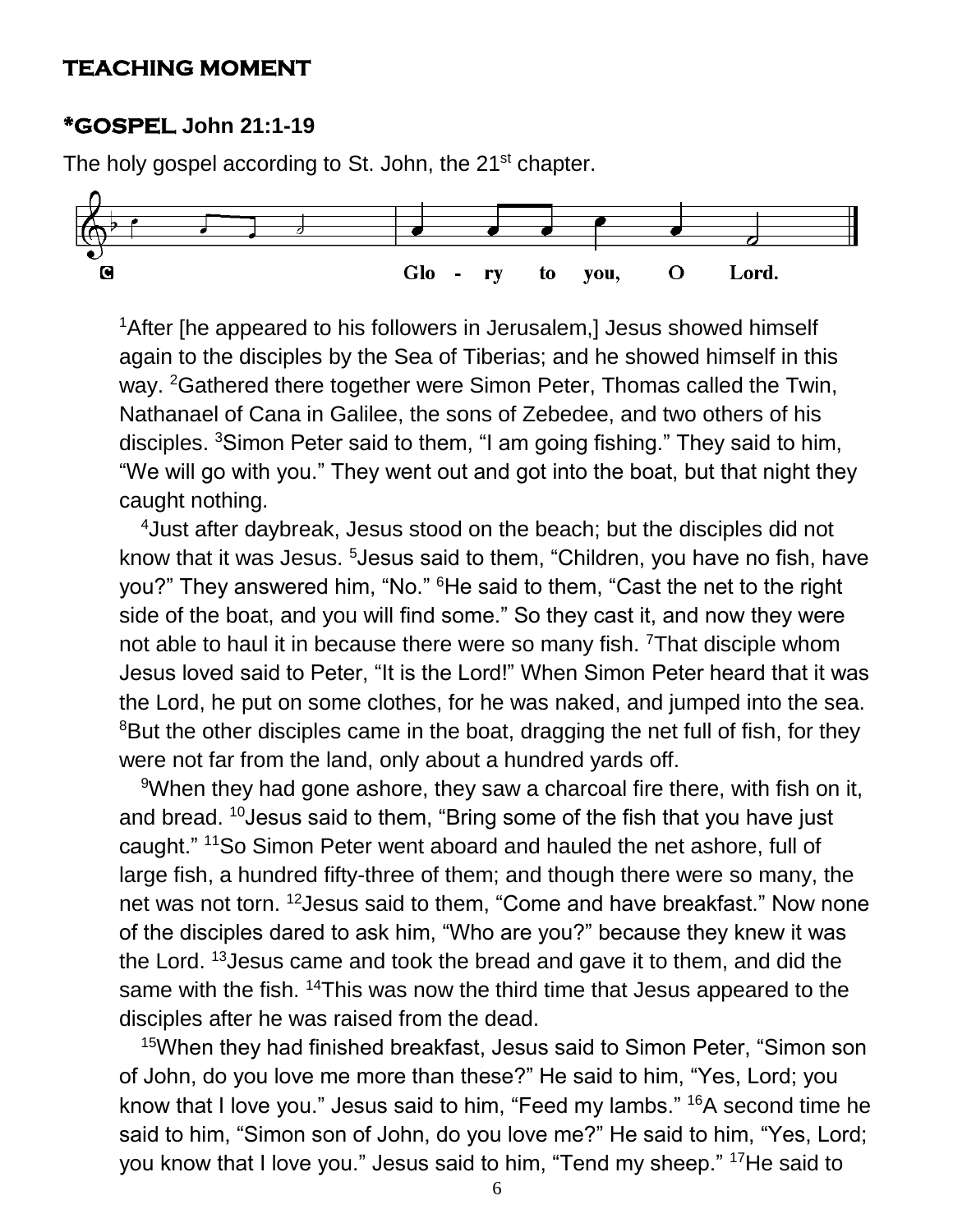him the third time, "Simon son of John, do you love me?" Peter felt hurt because he said to him the third time, "Do you love me?" And he said to him, "Lord, you know everything; you know that I love you." Jesus said to him, "Feed my sheep. <sup>18</sup>Very truly, I tell you, when you were younger, you used to fasten your own belt and to go wherever you wished. But when you grow old, you will stretch out your hands, and someone else will fasten a belt around you and take you where you do not wish to go." <sup>19</sup>(He said this to indicate the kind of death by which he would glorify God.) After this he said to him, "Follow me."

The gospel of the Lord.



**Blinded by sadness, Slowness of heart,**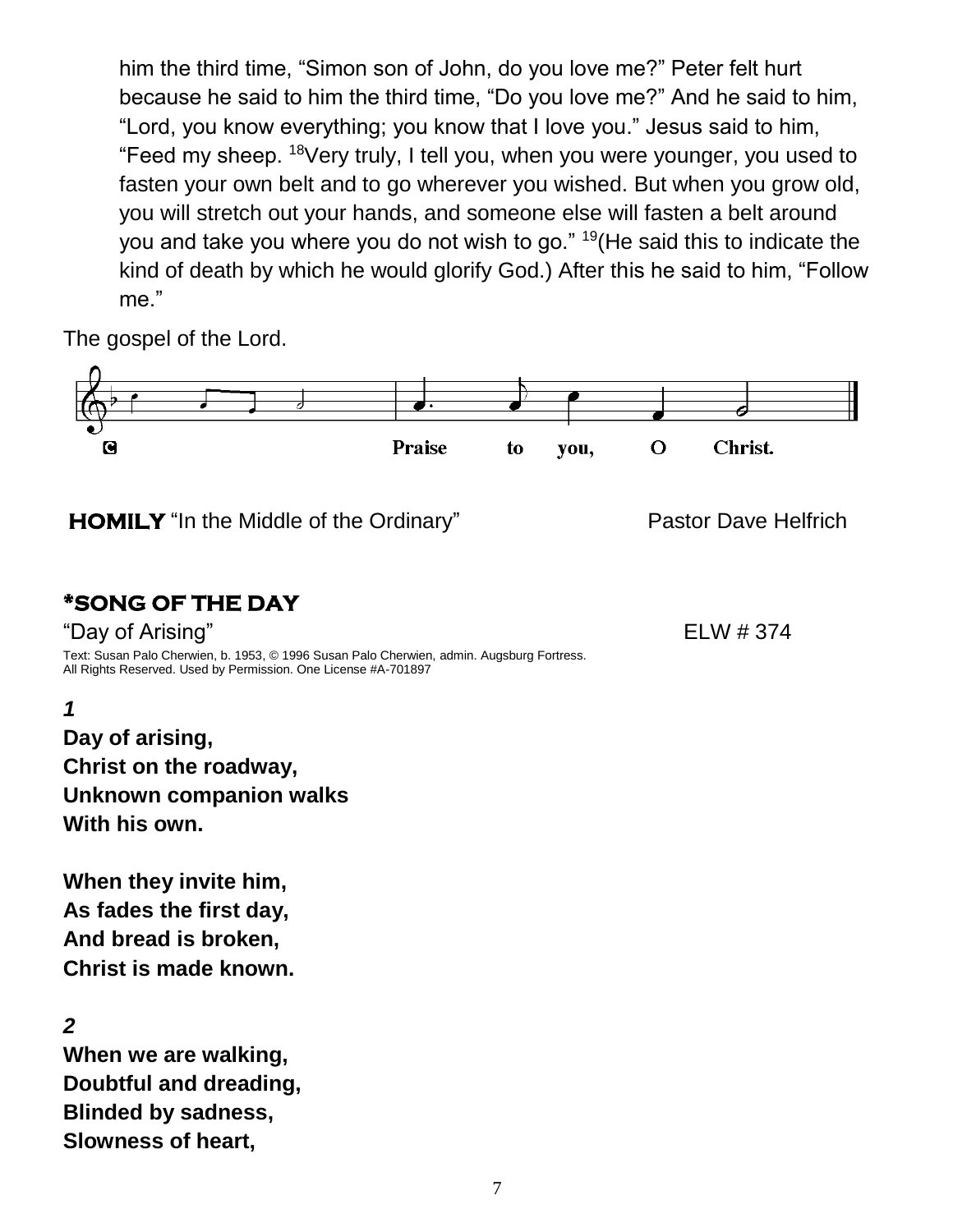**Yet Christ walks with us, Ever awaiting Our invitation: Stay, do not part.**

#### *3*

**Lo, I am with you, Jesus has spoken. This is Christ's promise, This is Christ's sign:**

**When the church gathers, When bread is broken, There Christ is with us In bread and wine.**

#### *4*

**Christ, our companion, Hope for the journey, Bread of compassion, Open our eyes.**

**Grant us your vision, Set all hearts burning That all creation With you may rise.**

#### **\*APOSTLES' CREED**

With the whole church, let us confess our faith.

**I believe in God, the Father almighty, creator of heaven and earth.**

**I believe in Jesus Christ, God's only Son, our Lord, who was conceived by the Holy Spirit, born of the virgin Mary, suffered under Pontius Pilate, was crucified, died, and was buried;**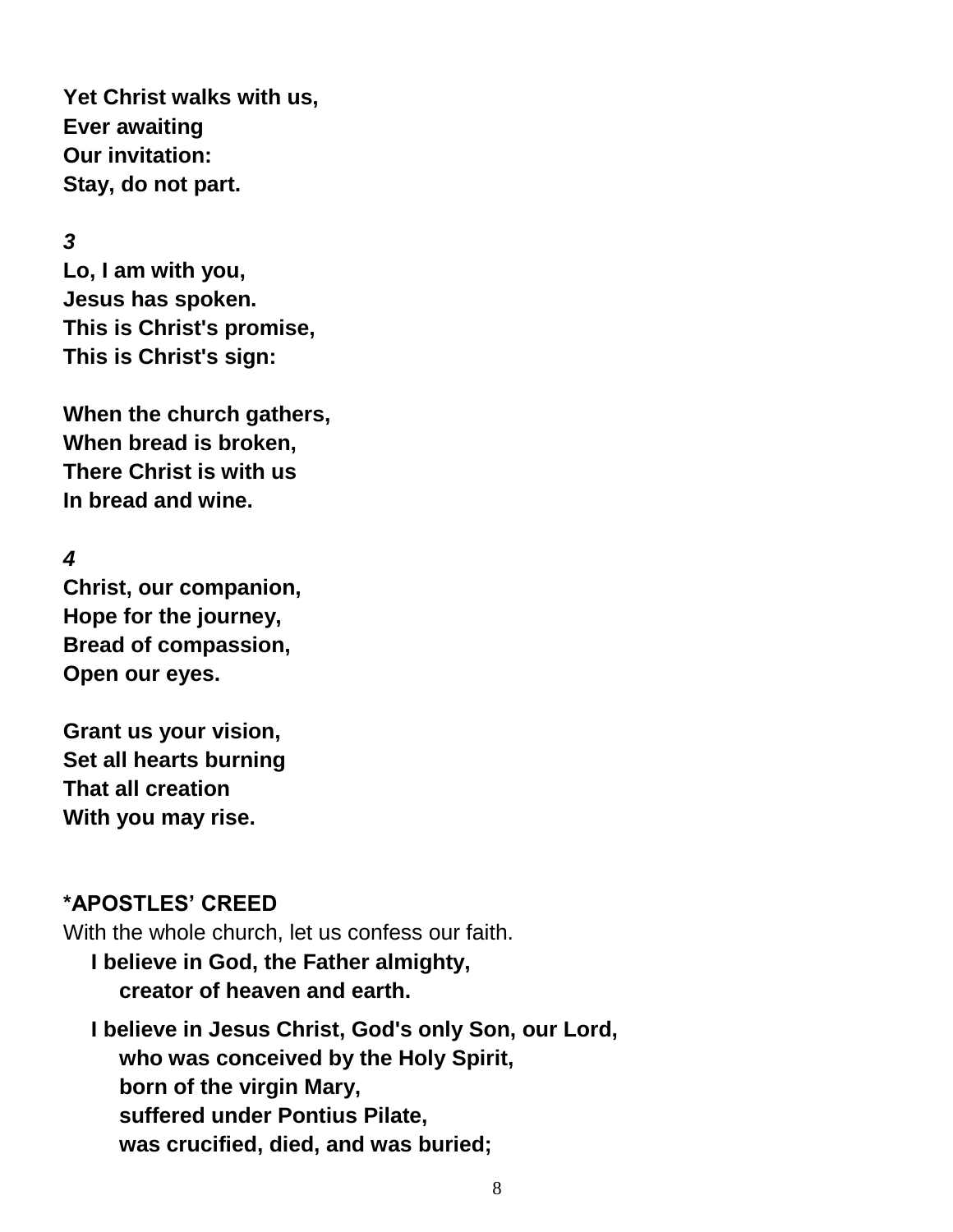**he descended to the dead. On the third day he rose again; he ascended into heaven, he is seated at the right hand of the Father, and he will come to judge the living and the dead.**

**I believe in the Holy Spirit, the holy catholic church, the communion of saints, the forgiveness of sins, the resurrection of the body, and the life everlasting. Amen.**

# *\****PRAYERS OF INTERCESSION**

Set free from captivity to sin and death, we pray to the God of resurrection for the church, people in need, and all of creation.

*A brief silence.*

Holy One of new beginnings, fill us with new life. Send us into the world as you sent your apostles Philip and James, to invite people to come and see your wondrous acts in Christ.

God, in your mercy,

**hear our prayer.**

### **Guatemala prayer.**

God, in your mercy,

#### **hear our prayer.**

Revive ecosystems along coastlands that have been devastated by natural forces and human negligence. Reestablish plant and animal life that purifies air and water and that feeds humans and other living creatures.

God, in your mercy,

### **hear our prayer.**

Restore all people who cry to you for help. Turn their mourning into dancing, clothe them with joy, and put a testimony of healing and praise on their lips.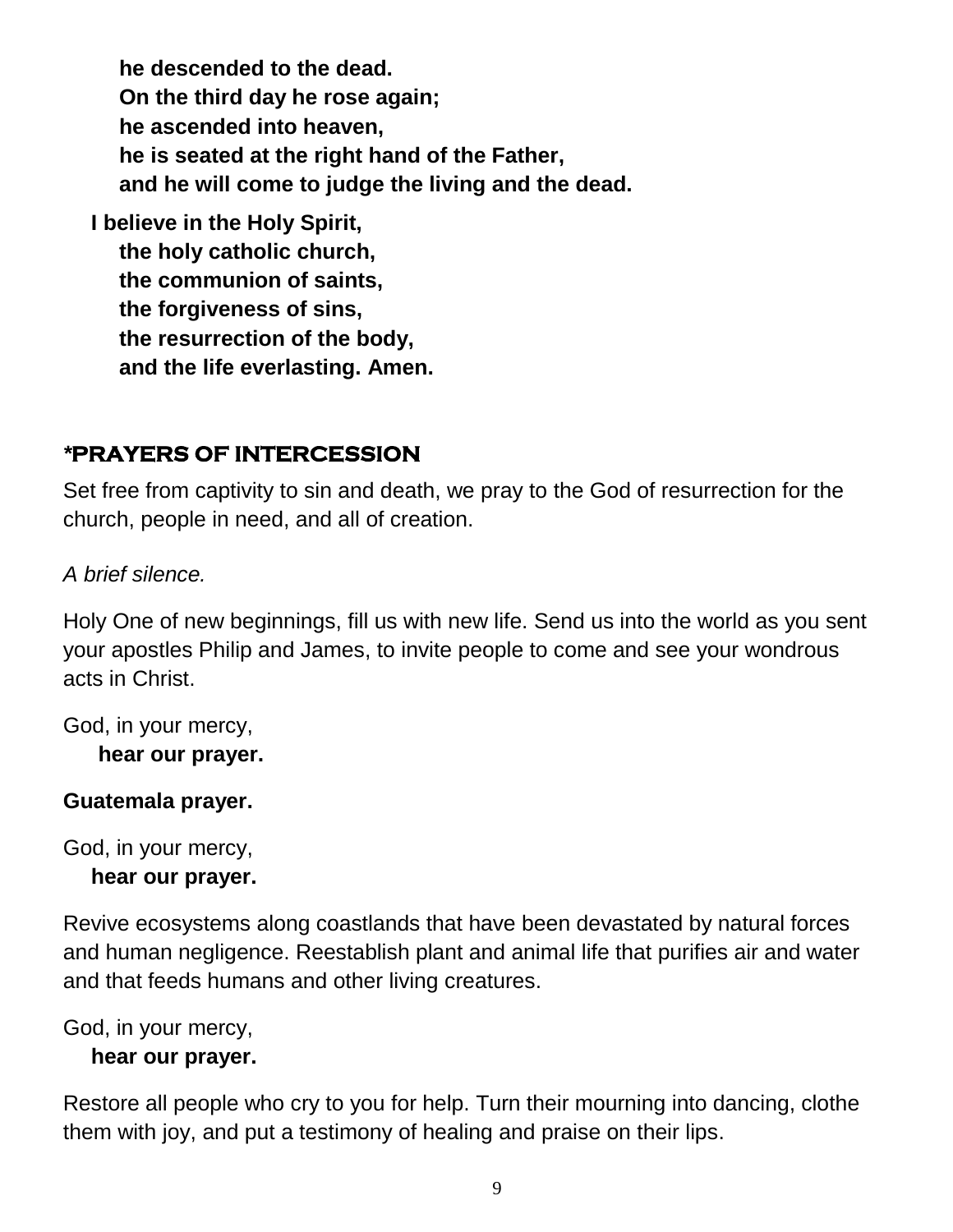#### God, in your mercy,

#### **hear our prayer.**

God of friendships, we give you thanks for the many years that we have been in relationship with the Iglesia Luterana Agustina de Guatemala. As we reengage with one another through stories, greetings, and visits, bless our words and actions, our hospitality and humility, our eyes to witness and our ears to hear how you are already blessing and empowering our siblings in Guatemala. God in your mercy, hear our prayers.

God, in your mercy,

**hear our prayer.**

In your mercy, O God, respond to these prayers, and renew us by your life-giving Spirit; through Jesus Christ, our Savior.

**Amen.**

### **MUSICAL OFFERING**

"We Walk By Faith" –Lloyd Larson Text: based on John 20:19-29; Henry Alford, 1810-1871, Lloyd Larson; © Beckenhorst Press, Inc. All rights reserved. Used by permission. One License #A-701897

> *We walk by faith, and not by sight. No gracious words we hear from Him who spoke as none e'er spoke; But we believe Him near.*

*We may not touch His hands and side, nor follow where He trod; But in His promise we rejoice, and cry, "My Lord and God!"*

*We walk by faith and not by sight, led by God's pure and holy Light! Prepare us for the journey, Lord, and may we know Your pow'r and might, As we walk by faith and not by sight.*

*Help then, O Lord, our unbelief; And may our faith abound to call on You when You are near, and seek where You are found:*

*That, when our life of faith is done, in realms of clearer light We may behold You as You are, with full and endless sight.*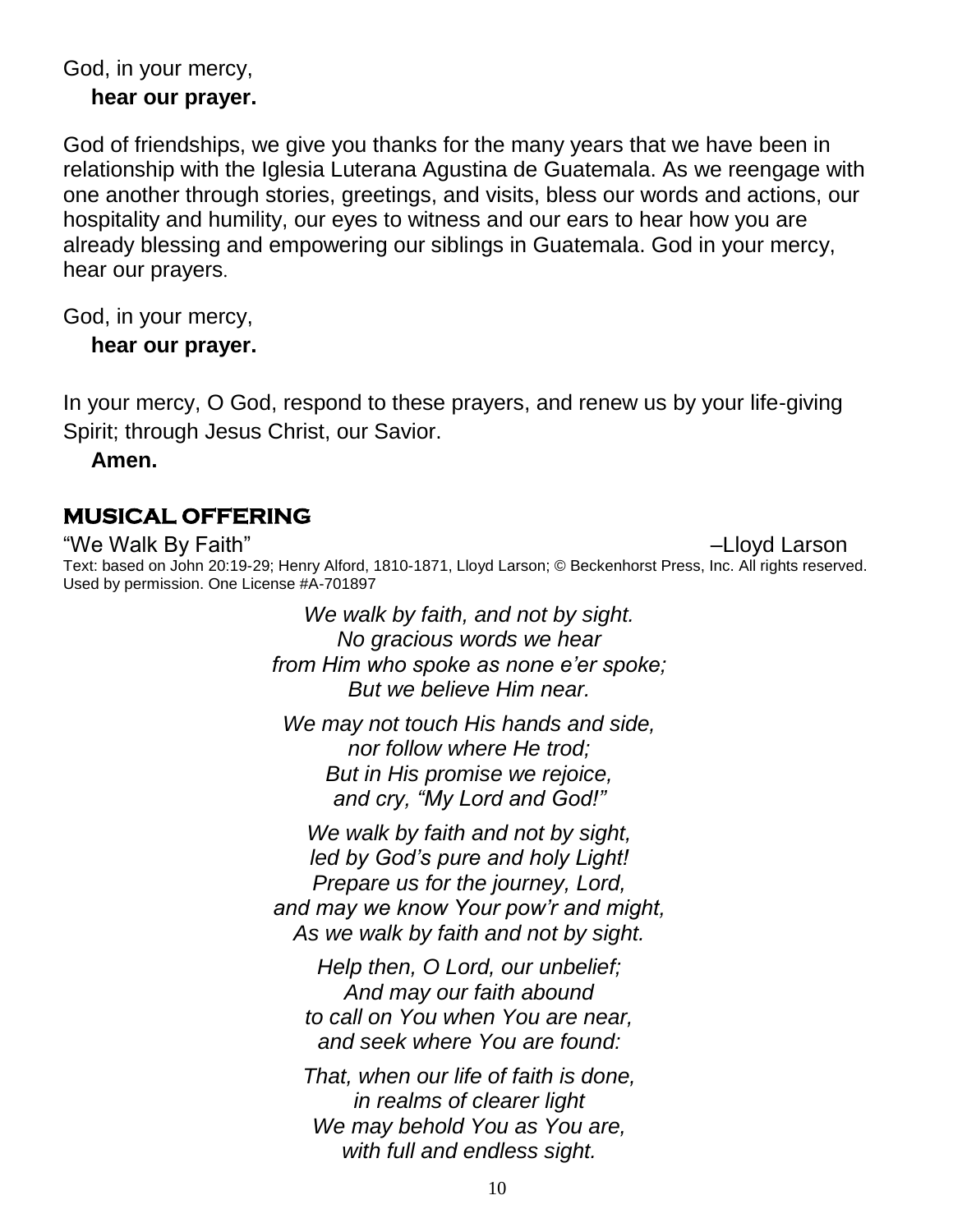*We walk by faith and not by sight, led by God's pure and holy Light! Prepare us for the journey, Lord, and may we know Your pow'r and might, As we walk by faith and not by sight.*

*We walk by faith and not by sight, led by God's pure and holy Light! Prepare us for the journey, Lord, and may we know Your pow'r and might, As we walk by faith and not by sight. As we walk by faith and not by sight.*

### **\*THE GREAT THANKSGIVING**

The Lord be with you.

**And also with you.**

Lift up your hearts.

**We lift them to the Lord.**

Let us give thanks to the Lord our God.

#### **It is right to give our thanks and praise.**

It is indeed right, our calling and our joy, that we should at all times and in all places give thanks and praise to you, almighty and merciful God, for the glorious resurrection of our Savior Jesus Christ, the true Paschal Lamb who gave himself to take away our sin; who in dying has destroyed death, and in rising has brought us to eternal life. And so, with Mary Magdalene and Peter and all the witnesses of the resurrection, with earth and sea and all their creatures, and with angels and archangels, cherubim and seraphim, we praise your name and join their unending hymn: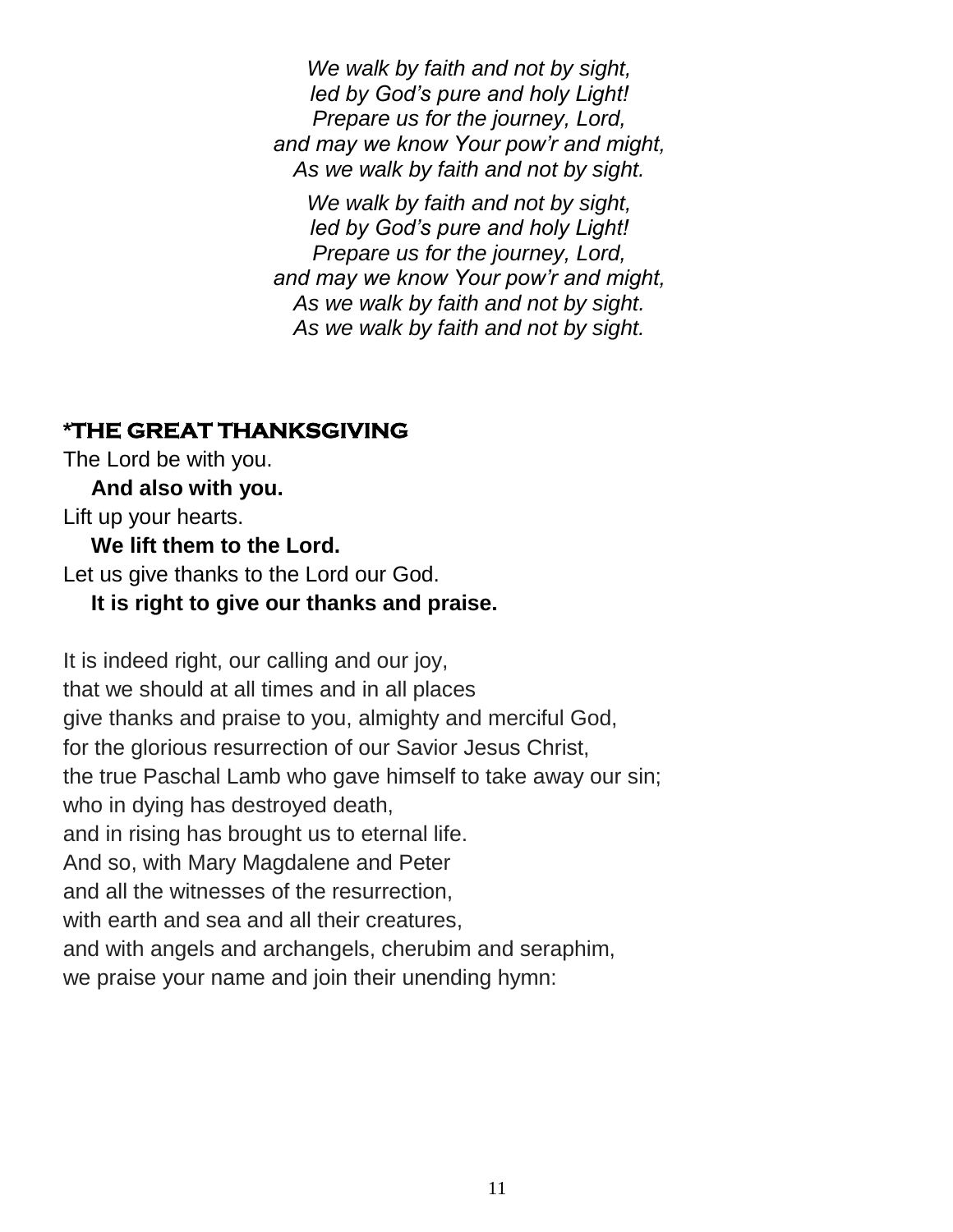**\*SANCTUS** 



#### **\*WORDS OF INSTITUTION**

#### **\*LORD'S PRAYER**

Gathered into one by the Holy Spirit, let us pray as Jesus taught us:

**Our Father, who art in heaven, hallowed be thy name,**

**thy kingdom come, thy will be done,** 

**on earth as it is in heaven.**

**Give us this day our daily bread;** 

**and forgive us our trespasses,**

**as we forgive those who trespass against us;**

**and lead us not into temptation, but deliver us from evil.**

**For thine is the kingdom, and the power, and the glory,**

**forever and ever. Amen**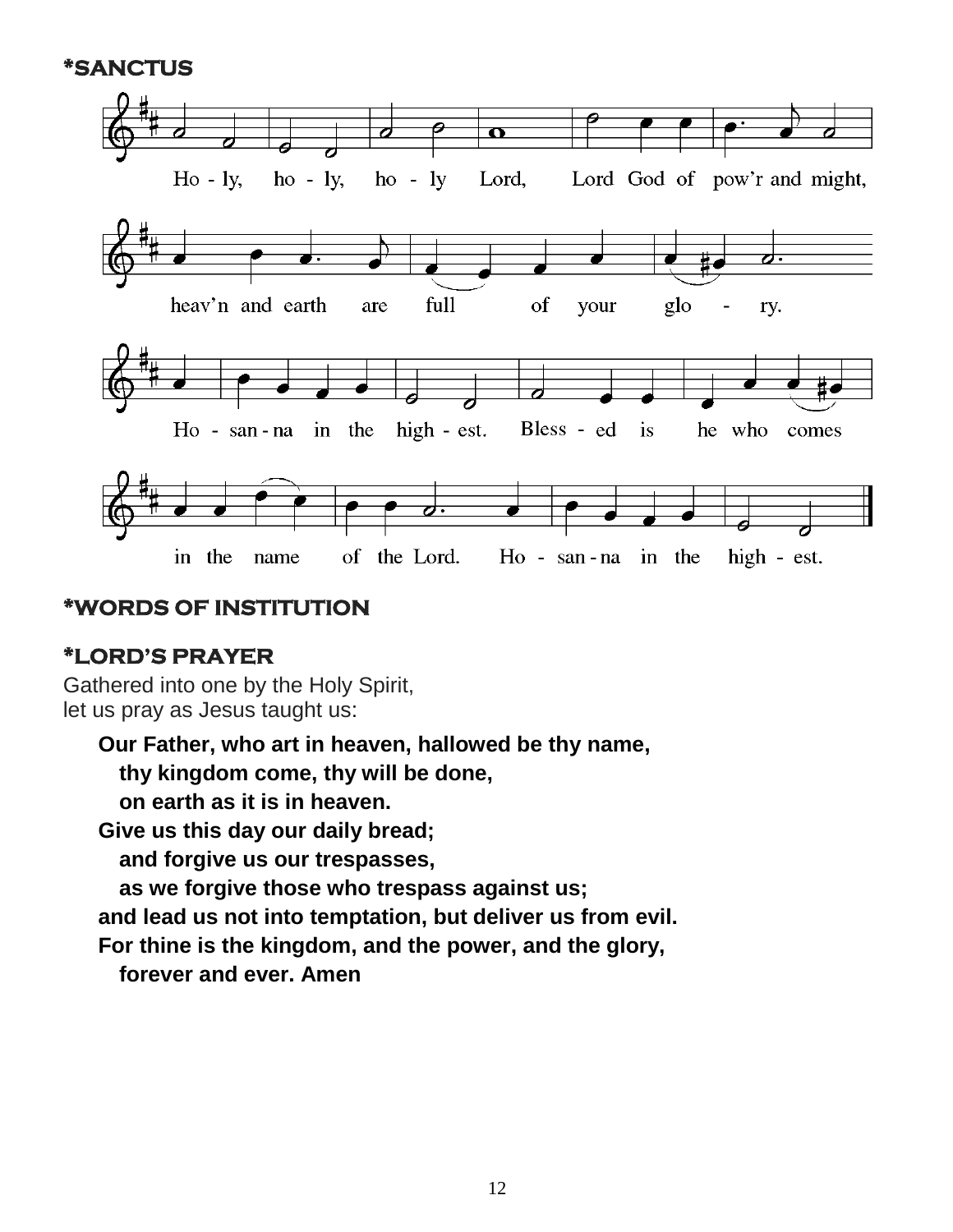### **LAMB OF GOD** ELW, page 112



### **HOLY COMMUNION**

#### **COMMUNION SONG**

That Easter Day with Joy Was Bright That ELW # 384 Text: Latin hymn, 5th cent.; tr. John Mason Neale, 1818-1866, alt. Public Domain

**That Easter day with joy was bright; the sun shone out with fairer light when, to their longing eyes restored, th'apostles saw their risen Lord!**

**O Jesus, king of gentleness, with constant love our hearts possess; to you our lips will ever raise the tribute of our grateful praise.**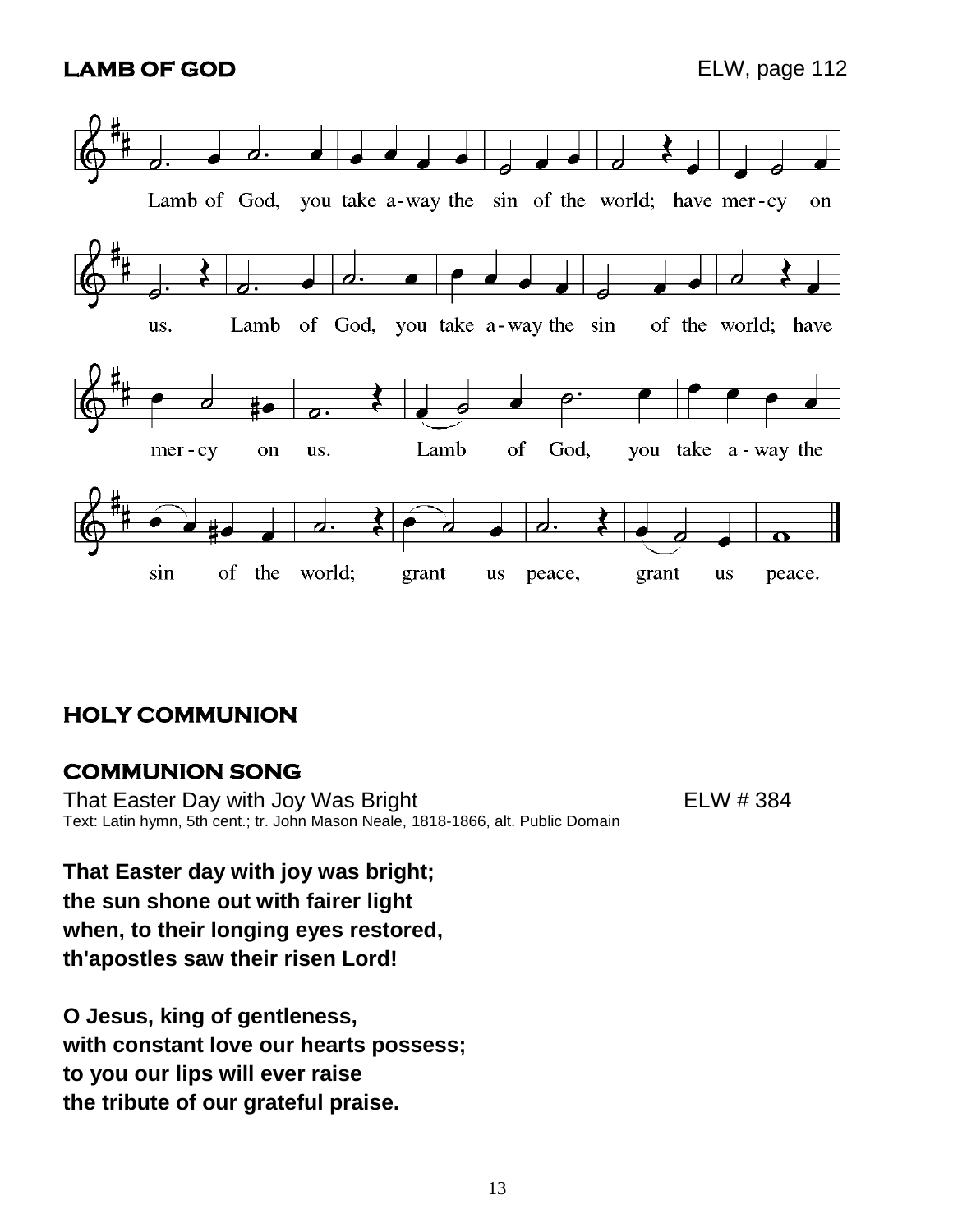**O Christ, you are the Lord of all in this our Easter festival, for you will be our strength and shield from ev'ry weapon death can wield.**

**All praise, O risen Lord, we give to you, once dead, but now alive! To God the Father equal praise, and God the Spirit, now we raise!**

#### **COMMUNION SONG**

Christ the Lord Is Risen Today! ELW # 373 Text: Charles Wesley, 1707-1788, alt .Public Domain

**"Christ the Lord is ris'n today!" All on earth with angels say; raise your joys and triumphs high;** *sing, O heav'ns; and earth, reply.*

**Love's redeeming work is done, fought the fight, the battle won; Lo! The sun's eclipse is o'er. Lo! He sets in blood no more.**

**Vain the stone, the watch, the seal; Christ has burst the gates of hell. Death in vain forbids his rise; Christ has opened paradise.**

**Lives again our glorious king!** *Where, O death, is now your sting?* **Once he died our souls to save;** *where your victory, O grave?*

**Hail the Lord of earth and heav'n! Praise to thee by both be giv'n. Thee we greet triumphant now: hail, the resurrection, thou!**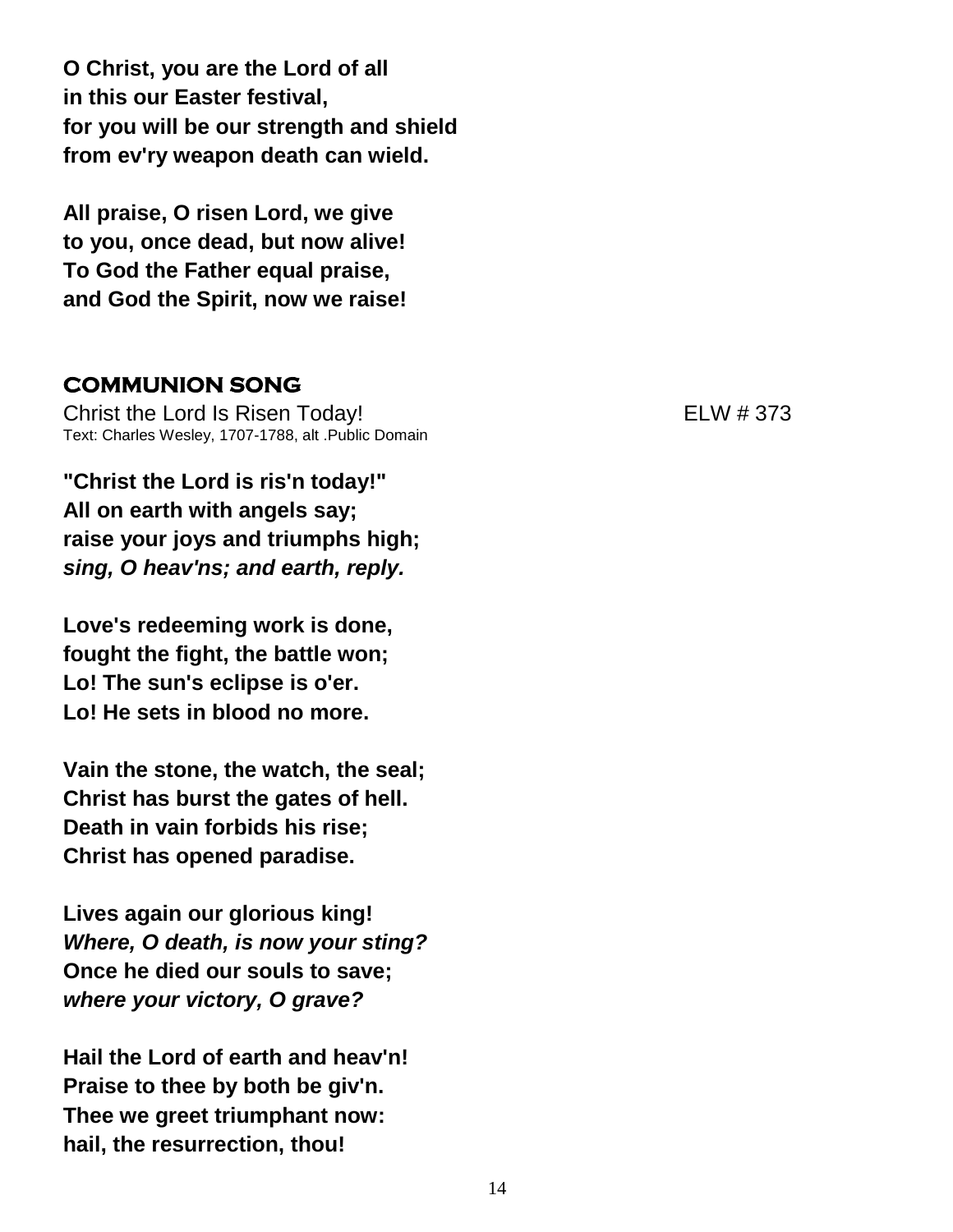**King of glory, soul of bliss, everlasting life is this: thee to know, thy pow'r to prove,** *thus to sing, and thus to love!*

### *\****COMMUNION BLESSING**

The body and blood of our Lord Jesus Christ strengthen you and keep you in His grace.

**Amen.**

# *\****SENDING PRAYER**

### *\****BENEDICTION**

The Lord bless you and keep you. The Lord make His face shine on you and be gracious to you. The Lord look upon you with favor and give you peace. In the name of the Father,  $\pm$  the Son, and the Holy Spirit.

**Amen.**

# **\*SENDING HYMN**

The Day of Resurrection! ELW # 361; *stanzas 1 & 3* Text: John of Damascus, c. 696-c. 754; tr. John Mason Neale, 1818-1866, alt. Public Domain

**The day of resurrection! Earth, tell it out abroad, the passover of gladness, the passover of God.**

**From death to life eternal, from sin's dominion free, our Christ has brought us over with hymns of victory.**